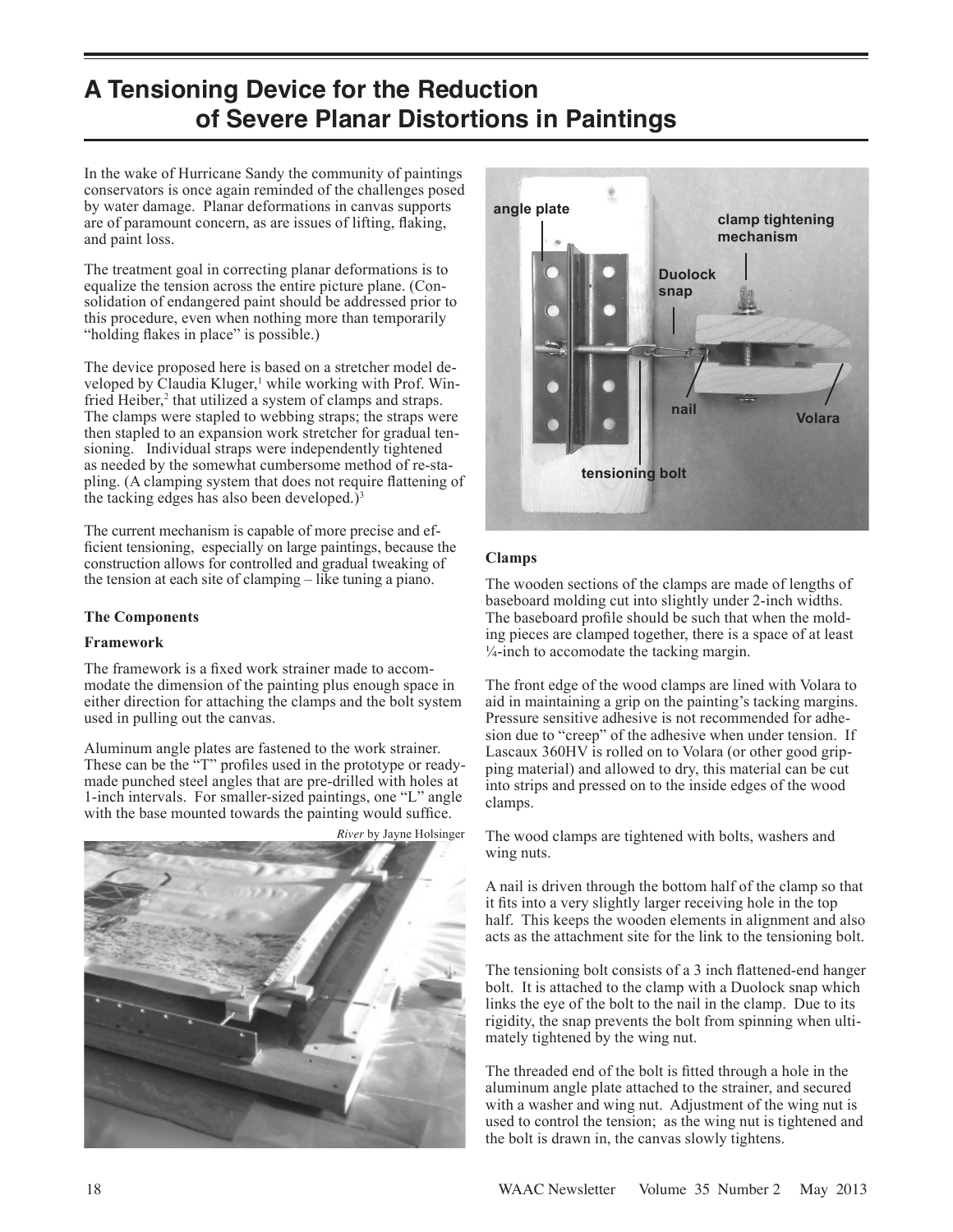# **by Carolyn Tomkiewicz**

#### **Application**

The deformed painting is freed from its stretcher and transferred to the device by attaching the clamps in the corners and centers of all sides, facing the edges first, as necessary.

*War Pieta* by Max Ginsburg



Then further clamps are systematically attached until the entire perimeter is fixed. Each of the clamps is tightened by slowly turning the outer wing nuts until even tension is achieved by "feel."



Once the canvas is tightened around the entire perimeter, it can then be humidified. As the canvas begins to equalize, the process of tightening continues until planarity is achieved.



The chamber is created by placing Mylar or vinyl strips over the clamps and the outside of the strainer. The table is covered with plastic or Mylar. Blotters wetted with a saturated NaCl salt solution are placed within the chamber beneath the painting to maintain a relative humidity of approximately 74%. Humidity dials or cards should be placed within the chamber to monitor the increase in relative humidity. Small fans placed within the chamber equalize distribution of humidity.

As stated in *Conservation of Easel Paintings*, an appropriate fungicide can be used if prolonged humidification is needed. In the two cases tested, humidification was elevated over the course of 3 days and no fungicide was added. In the first test ambient humidity of 70% was sufficient. In the second test humidity was elevated to 75% by the introduction of ultrasonic mist fed into the chamber. (More information on the methodology of implementing humidification and heat, regardless of the stretching system can be reviewed in *Conservation of Easel Paintings*. 4)

In the treatment of "War Pieta" the paint and gound layers were consolidated with a solution of hot Beva 371 diluted with petroleum distillate which was brushed through the